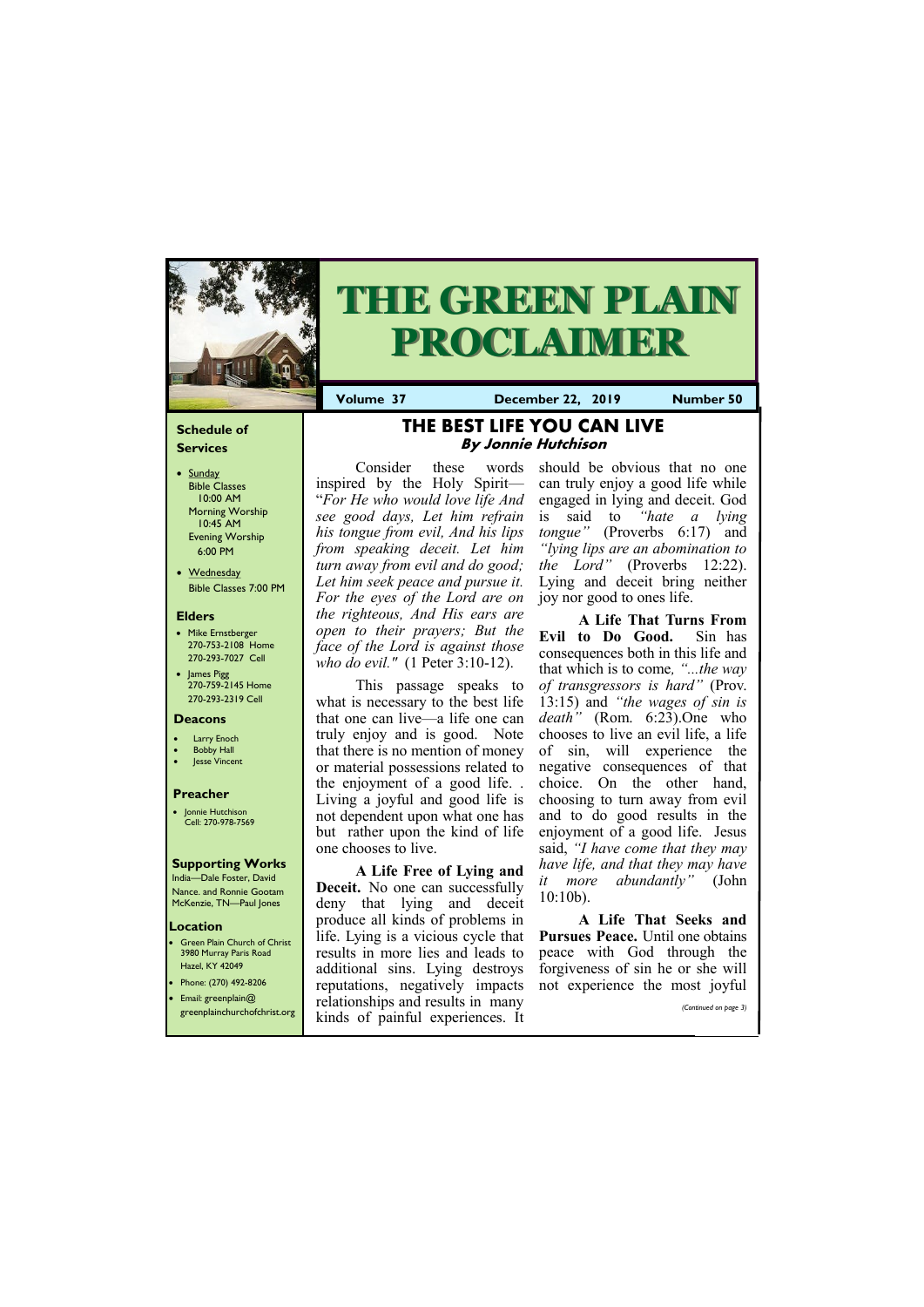## NEWS AND NOTES

- *REMEMBER IN PRAYER: Green Plain members*: . Remember Faye Travis, Peggy Jarvis, Rex and Margarette Enoch, Mary Crutchfield, Joanne Barnes, Maxine Pool, Hayes and Marjorie Grady, Jim Fielder, and Larry Enoch.
- **Family and Friends:** Teresa Tacker, Betty Pond, Bryan White, Meredith Enoch, Kenneth Mizell, Walter Byars, Will Winchester, Jim Hutson, Janice Canter, Maryanne Pedigrew, Dale Foster, Andrea Phillips, Donald and Dorothy Cook and Larry Wyatt.
- **Pantry items December: 1—Popcorn; 8 —Soups; 15—Pears; 22—Green Beans; 29—Toilet Tissue. All food items should be canned. Thanks to all for participating in this effort.**
- Remember our **snacks for the hospital program** and place your items in the baskets in the lobby.
- **PASS IT ON!** When you have finished reading this bulletin, why not pass it on to a loved one, friend or neighbor. Use this as a tool to spread the gospel. Or, pick up extra copies to hand or mail to others.
- **See our Facebook page** for announcements, updates and articles. Access to past editions of this bulletin are available on our website at http://greenplainchurchofchrist.org.
- **Mission Work:** Please continue to pray for the preachers this congregation is supporting in India and for Dale Foster, Ronnie Gootan, David Nance, Mike Kiser, Arnold Gerson and Paul Jones in their respective works.
- Watch **"A Bible Answer"** each Sunday morning at 8:00 am on WQWQ TV in Paducah, KY. This program is also available on their website at abibleanswertv.org and on GBN and YouTube**.**
- **December 2019 Anniversaries:** 17th Jesse & Mary Vincent; 22nd Hayes & Marjorie Grady Birthdays: 5th Nathan Hale; 7th Mike Ernstberger; 9th Debbie Ernstberger; 12th—Wanda Barrett; 12th Jesse Vincent; 14th Faye Travis; 16th Cody Canter; 17th Marie Wyatt; 18th Wanda Barrett (Green Plain RD); 18th rex Enoch; 21st Larry Enoch; Please let us know if we have left anyone out and we will include them next week.
- *If you are able to receive the MyTV channel (WDKA Channel 49 in Paduka and on WK&T and other providers), tune in to the "Good News" program with Jim Dearman each Sunday morning at 7:30 pm.*
- *"Your talent is God's gift to you. What you do with it is your gift to God."*
- *"When you do what you can, God will do what you can't."*



**Page 2**

*BIBLE RESEARCH QUESTION*

**This Week: What is required of those who would love life and see good days?**

**Last Week**: *What did Uzza do which the Bible says angered God and caused Uzza's death?*

**Answer:** Uzza touched the ark of the covenant with his hand when the oxen stumbled (2 Sam. 6:1-7). This was a direct violation of God's law (Numbers 4:15).

## **LESSONS TODAY Sunday AM**

*"How Will You End the Year?*

> **Sunday PM** *"Diligence #2"*

*"Preach the Word"*

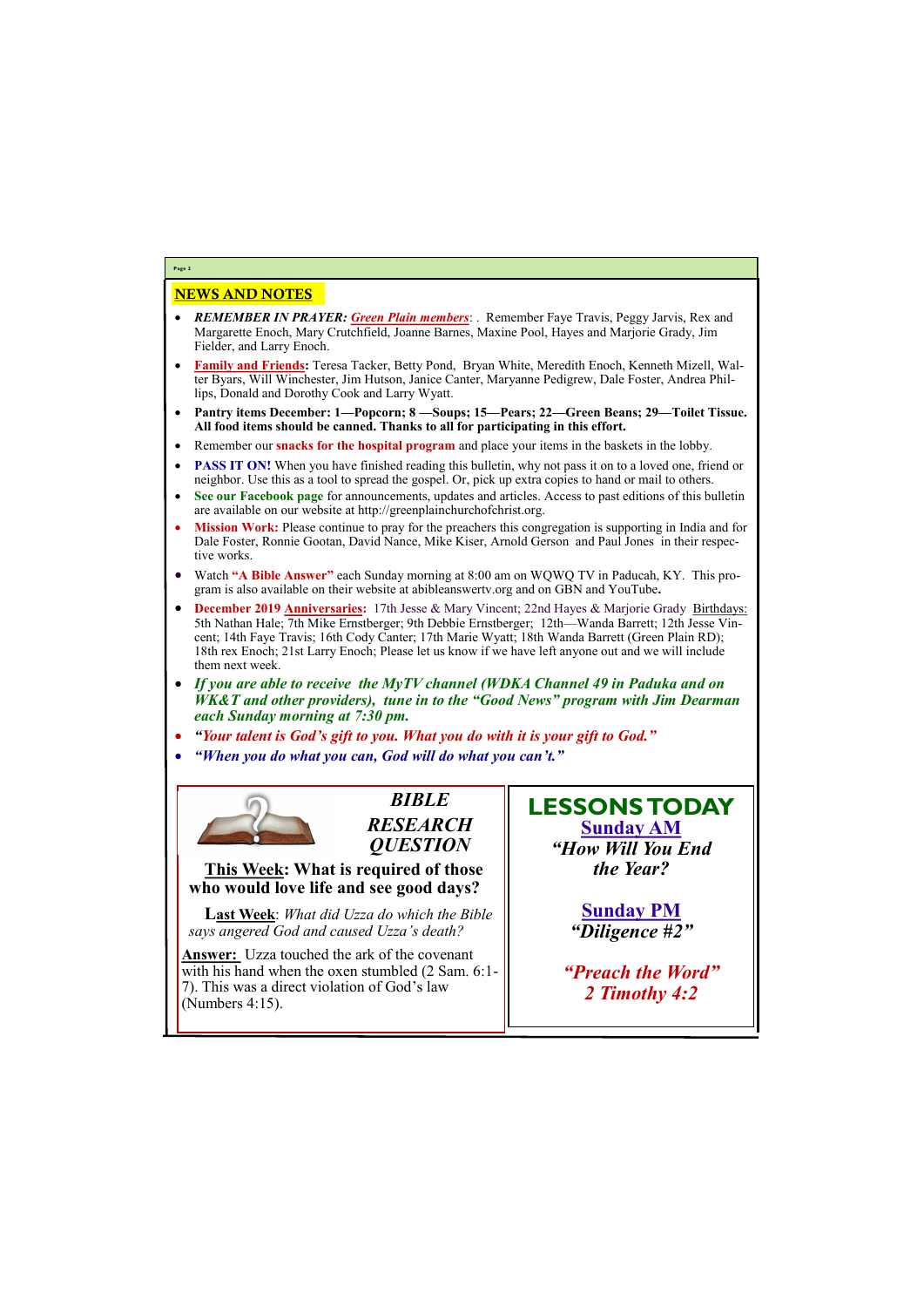**Page 3**

and best part of life. This peace with God comes through the precious blood of Christ which He shed on the cross for us (Rom. 5:8-9; Col. 1:20). It is the *"peace that surpasses all understanding"* (Phil. 4:7). It is a peace which, for one who has accepted it ,endures through every struggle and trial of life *"guarding our hearts and minds through Christ Jesus."* 

In addition, the peace one has with God impacts our relationships with others as we are to be *"endeavoring to keep the unity of the Spirit in the bond of peace"* (Eph. 4:3) and, *"to live peaceably with all men*<sup>"</sup> (Rom. 12:18). When one seeks and pursues peace it will contribute to a joyful and good life.

**A Life That Recognizes the Presence and Goodness of God.** God knows and sees everything that goes on in our lives (Hebrews 4:13). His eyes are open and His ears are listening to the righteous. He loves and cares for us and wants what is best for us now and in eternity (John 3:16). *"Casting all your care upon Him, for He cares for you"* (1 Pet. 5:7). Every good and perfect gift comes from Him (James 1:17). Knowing there is someone who is there when we need Him, who loves and cares so much for us, is why we can enjoy life and see good days while we sojourn on this earth.

As we apply these truths to our lives we can live the best life possible now and enjoy an eternity with God in heaven at the end of our journey.

*(Continued from page 1)*

## "I WILL ASK YOU A QUESTION" *By Franklin Camp*

 The title of this article is a statement made by Christ. The chief priest and scribes had come to Christ and asked him a question. Their question was "By what authority doeth thou these things and who gave thee this authority to do these things?" People often asked Christ questions and he answered many of them. But in this instance instead of answering their question he asked them a question. Let us profit from Christ's method.

 Christ and the work he was doing was being attacked by his enemies. Instead of answering their question and defending his work which he could have done, he switched from the defense to the offense. He placed his enemies in the position of defending their position. Instead of allowing his enemies to weaken his position by loaded questions and pressing him, he presses them with a question of his own. This method of Christ

exposed his enemies much more than argu-method by which it was produced still oper ments he might have made in his own de-

fense. Let us try it on some of the enemies of truth today.

 The infidel and the agnostic are continually asking questions about God. I think I can answer their questions but I am going to follow Christ and say, "I will ask you a question." Will you explain the mystery that surrounds the world without God. If the world evolved from matter will you please explain how it finally evolved into life? If life evolved from matter it was by chance and not by law. This is self evident. But even the infidel must admit that the material universe is now governed by law. Will he explain how chance produced law? Life had a beginning. It came from some source and was produced by some process. The some process that first produced life, if still operating, will still do the same thing. If the supply of life in its original source was not exhausted and the

*(Continued on page 4)*